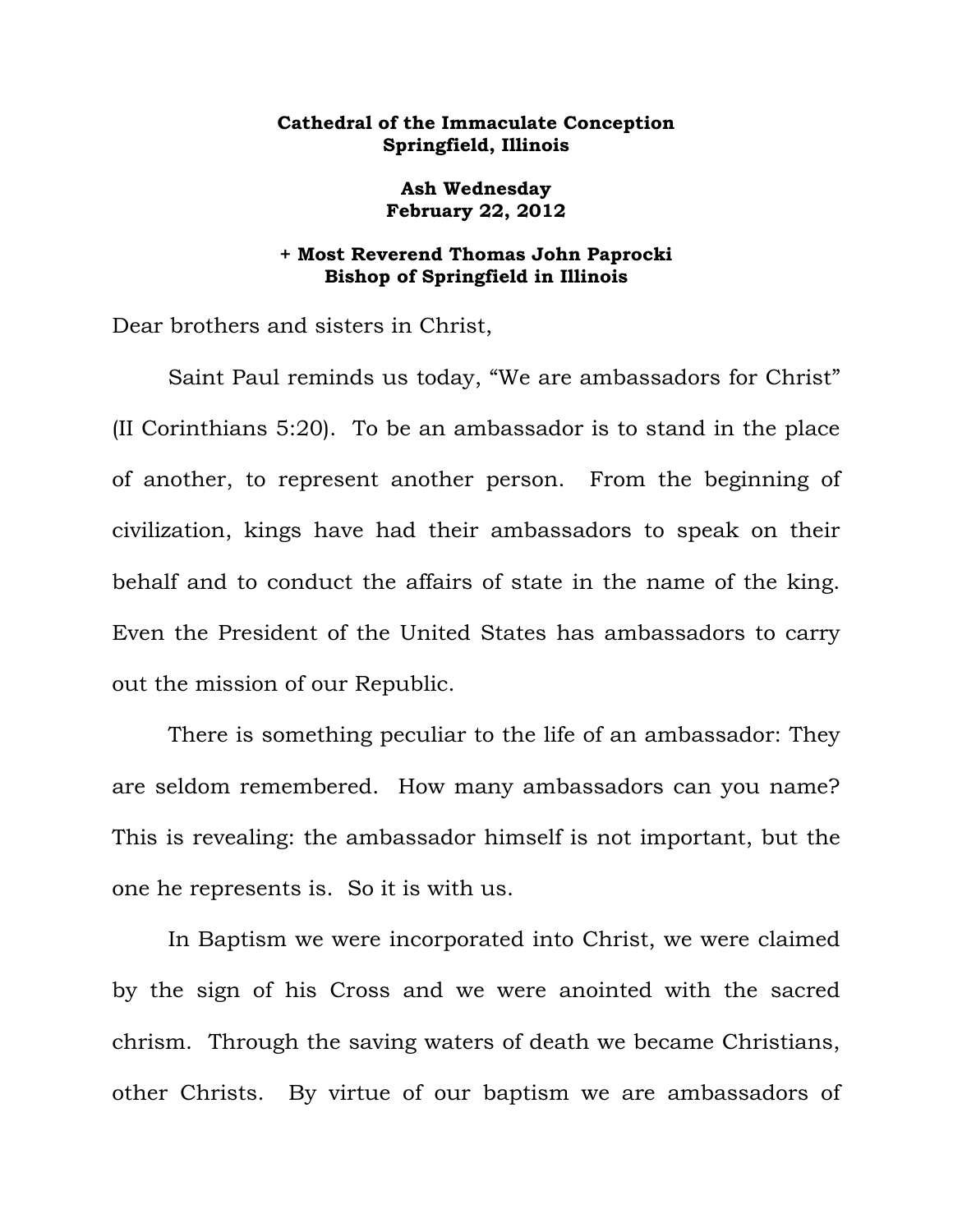Jesus Christ who have as our chief duty the task of imploring everyone we meet to "be reconciled to God" (II Corinthians 5:20).

 Today's signing of ashes serves three key purposes. First, they remind us of our own mortality. As such, they remind us that we are not as important as we often like to think we are. The One who is important is the One who dies no more, the one calls us his friends and his ambassadors.

 Second, the ashes on our foreheads in the form of the Cross make our allegiance clear to those we meet. They point not to ourselves but to him who died for us and they serve as a silent call to reconciliation with God and with man. As we are signed with the ashes we pray for the grace to conform our lives ever more closely to the will of God, even if it means setting our own will aside.

 Third, the ashes remind us that if we are to be faithful and effective ambassadors of Christ, our lives must reflect his life. Today we remember that our life – marked our sins and our sinful desires – do not always look like the life of the Lord, that we are not clear reflections of his love. For this reason today we seek to rend our hearts before the Lord so that he might wash us clean and